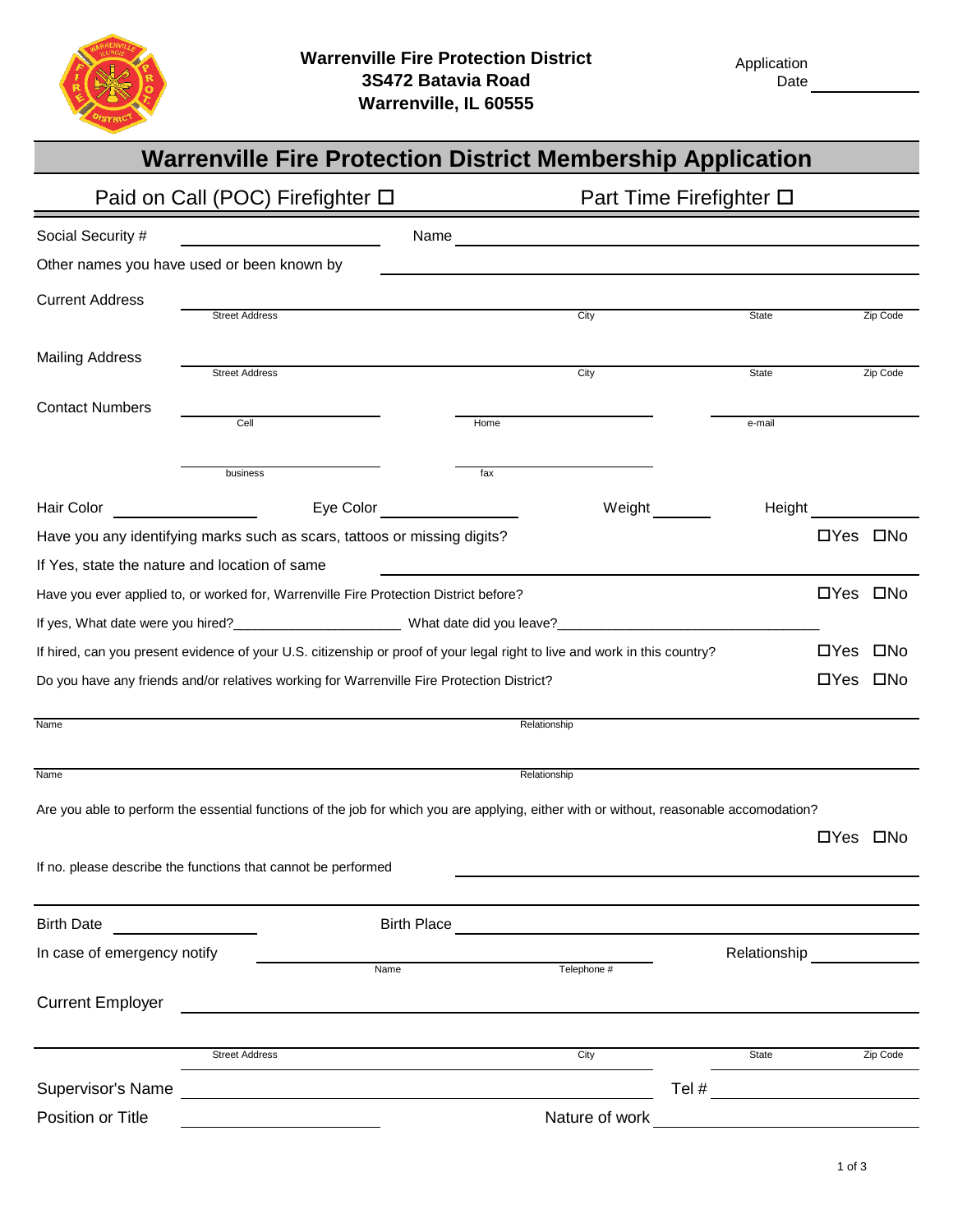| <b>Warrenville Fire Protection District Membership Application - Continued</b>                                        |                      |                            |                             |                                     |          |          |
|-----------------------------------------------------------------------------------------------------------------------|----------------------|----------------------------|-----------------------------|-------------------------------------|----------|----------|
| Do your have a valid Illinois driver's license?                                                                       | $\Box$ Yes           | $\square$ No               |                             | Number and Class Number and Allance |          |          |
| Have you been convicted of a felony?                                                                                  | $\Box$ Yes           | $\square$ No               |                             |                                     |          |          |
| Have you had any previous fire experience?                                                                            | $\Box$ Yes           | $\square$ No               |                             |                                     |          |          |
| Describe<br><u> 1980 - Johann Barn, fransk politik fotograf (d. 1980)</u>                                             |                      |                            |                             |                                     |          |          |
|                                                                                                                       |                      |                            |                             |                                     |          |          |
|                                                                                                                       |                      |                            |                             |                                     |          |          |
|                                                                                                                       |                      |                            |                             |                                     |          |          |
|                                                                                                                       |                      |                            |                             |                                     |          |          |
|                                                                                                                       |                      | <b>EDUCATIONAL HISTORY</b> |                             |                                     |          |          |
| Name of School                                                                                                        | Location of School   |                            | Number of Years<br>Attended | Course of Study                     |          | Graduate |
|                                                                                                                       |                      |                            |                             |                                     | □Yes □No |          |
|                                                                                                                       |                      |                            |                             |                                     | □Yes □No |          |
|                                                                                                                       |                      |                            |                             |                                     | □Yes □No |          |
|                                                                                                                       |                      |                            |                             |                                     | □Yes □No |          |
|                                                                                                                       |                      |                            |                             |                                     | □Yes □No |          |
|                                                                                                                       |                      | <b>MILITARY HISTORY</b>    |                             |                                     |          |          |
| Are you now or have you ever been in the military service of the United States?                                       |                      |                            |                             |                                     | □Yes □No |          |
| If yes:<br>Branch of Service __________________________                                                               |                      |                            |                             |                                     |          |          |
|                                                                                                                       |                      |                            |                             |                                     |          |          |
|                                                                                                                       |                      |                            |                             |                                     |          |          |
| Are you now or were you ever an active member of any branch of the US Military Reserve Forces or National Guard Unit? |                      |                            |                             |                                     |          |          |
|                                                                                                                       |                      |                            |                             |                                     | □Yes □No |          |
| If yes,<br>Rank $\frac{1}{\sqrt{1-\frac{1}{2}}\cdot\frac{1}{2}}$                                                      | Unit $\qquad \qquad$ |                            | $From \_\_\_\_\_\_\_\_\_$   | To ______________                   |          |          |

|              |          | <b>CERTIFICATES EARNED</b>                     |
|--------------|----------|------------------------------------------------|
| EMT-B        | □Yes □No | $\Box$ Yes $\Box$ No<br><b>FIREFIGHTER II</b>  |
| EMT-P        | □Yes □No | □Yes □No<br><b>FIREFIGHTER III</b>             |
| <b>FAE</b>   | □Yes □No | $\Box$ Yes $\Box$ No<br><b>CERTIFIED DIVER</b> |
| <b>OTHER</b> | □Yes □No |                                                |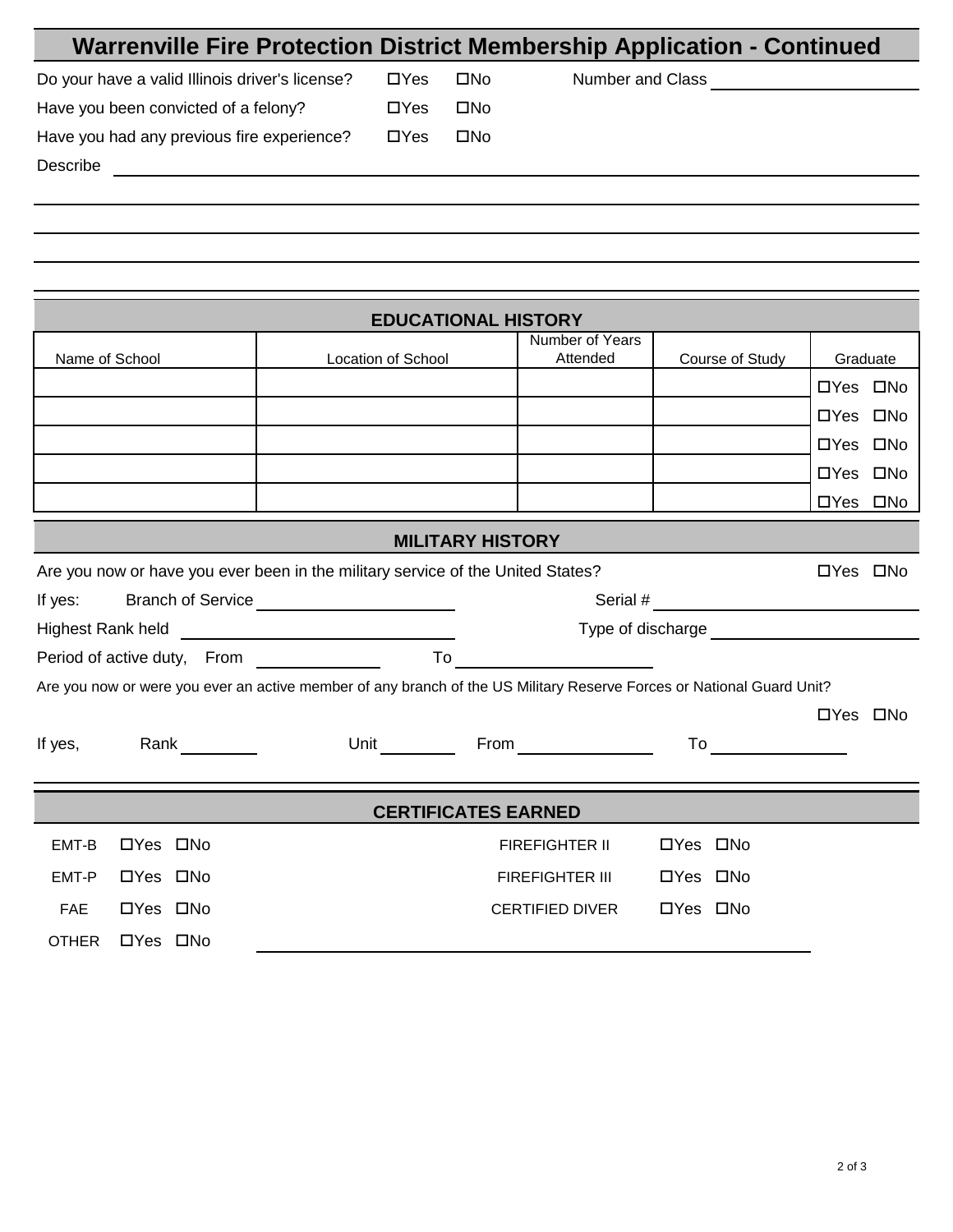## **CONVICTION HISTORY**

27. Have you ever been convicted of a crime other than minor traffic violations? Yes\_\_\_\_\_\_\_\_ No\_\_\_\_\_

If Yes, explain below:

| <b>Date</b> | <b>Policy Agency</b> | <b>Offense</b> | <b>Disposition of Case</b> |
|-------------|----------------------|----------------|----------------------------|
|             |                      |                |                            |
|             |                      |                |                            |
|             |                      |                |                            |
|             |                      |                |                            |
|             |                      |                |                            |

28. List all traffic convictions and accidents you have had in the last four (4) years.

(If more room is needed, please type on a separate page and attach.)

| Location<br>(City, State) | <b>Approximate Date</b> | Violation | <b>Disposition</b> |
|---------------------------|-------------------------|-----------|--------------------|
|                           |                         |           |                    |
|                           |                         |           |                    |
|                           |                         |           |                    |
|                           |                         |           |                    |
|                           |                         |           |                    |
|                           |                         |           |                    |

I hereby make application for membership to the Warrenville Fire Protection District.

Upon leaving the District, I agree to turn in all equipment belonging to the District which has been entrusted to me during the time of my membership. I declare, to the best of my knowledge, that all the information provided by me on this application is true, correct, and complete. I agree to obey the by-laws and all the rules of the Warrenville Fire Protection District if I am accepted.

# **SIGNATURE OF APPLICANT**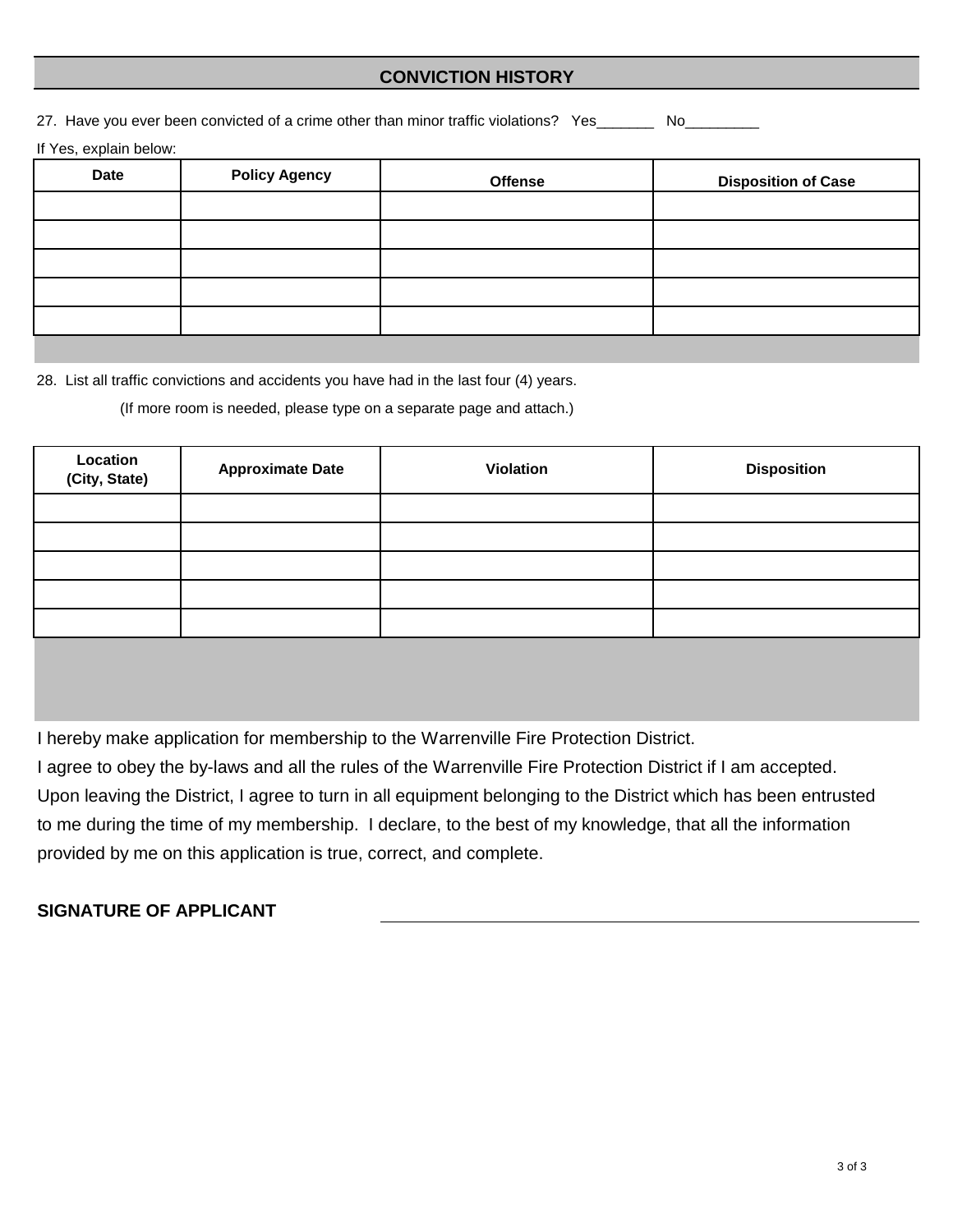### **EMPLOYMENT HISTORY**

List all jobs you have had for the last ten (10) years. Include periods of unemployment. Put your present job first. Include military service in proper time sequence along with temporary or part-time jobs.

| 28. | Present employer's name: 1997                                                                                                                                                                                                  |            |      |       | Phone <u>superscription</u>                                                                                                                                                                                                        |
|-----|--------------------------------------------------------------------------------------------------------------------------------------------------------------------------------------------------------------------------------|------------|------|-------|------------------------------------------------------------------------------------------------------------------------------------------------------------------------------------------------------------------------------------|
|     |                                                                                                                                                                                                                                |            |      |       |                                                                                                                                                                                                                                    |
|     | Number & Street                                                                                                                                                                                                                |            | City | State | Zip                                                                                                                                                                                                                                |
|     |                                                                                                                                                                                                                                |            |      |       |                                                                                                                                                                                                                                    |
|     |                                                                                                                                                                                                                                |            |      |       |                                                                                                                                                                                                                                    |
|     |                                                                                                                                                                                                                                |            |      |       |                                                                                                                                                                                                                                    |
|     | Month-year                                                                                                                                                                                                                     |            |      |       |                                                                                                                                                                                                                                    |
| 29. |                                                                                                                                                                                                                                |            |      |       | Phone <u>superiors</u>                                                                                                                                                                                                             |
|     |                                                                                                                                                                                                                                |            |      |       |                                                                                                                                                                                                                                    |
|     | Number & Street                                                                                                                                                                                                                |            | City | State | Zip                                                                                                                                                                                                                                |
|     |                                                                                                                                                                                                                                |            |      |       |                                                                                                                                                                                                                                    |
|     |                                                                                                                                                                                                                                |            |      |       |                                                                                                                                                                                                                                    |
|     |                                                                                                                                                                                                                                |            |      |       |                                                                                                                                                                                                                                    |
|     |                                                                                                                                                                                                                                |            |      |       |                                                                                                                                                                                                                                    |
| 30. | Employer's name<br><u>Employer's name</u>                                                                                                                                                                                      |            |      |       | Phone <u>superscription</u>                                                                                                                                                                                                        |
|     |                                                                                                                                                                                                                                |            |      |       |                                                                                                                                                                                                                                    |
|     | Number & Street                                                                                                                                                                                                                |            | City | State | Zip                                                                                                                                                                                                                                |
|     |                                                                                                                                                                                                                                |            |      |       |                                                                                                                                                                                                                                    |
|     | Do you object to our contacting them? Do you are also as a series of the series of the series of the series of the series of the series of the series of the series of the series of the series of the series of the series of |            |      |       |                                                                                                                                                                                                                                    |
|     |                                                                                                                                                                                                                                |            |      |       |                                                                                                                                                                                                                                    |
|     | Month-year                                                                                                                                                                                                                     | month-year |      |       |                                                                                                                                                                                                                                    |
| 31. |                                                                                                                                                                                                                                |            |      |       | <b>Phone Contract Contract Contract Contract Contract Contract Contract Contract Contract Contract Contract Contract Contract Contract Contract Contract Contract Contract Contract Contract Contract Contract Contract Contra</b> |
|     |                                                                                                                                                                                                                                |            |      |       |                                                                                                                                                                                                                                    |
|     | Number & Street                                                                                                                                                                                                                |            | City | State | Zip                                                                                                                                                                                                                                |
|     |                                                                                                                                                                                                                                |            |      |       |                                                                                                                                                                                                                                    |
|     |                                                                                                                                                                                                                                |            |      |       |                                                                                                                                                                                                                                    |
|     |                                                                                                                                                                                                                                |            |      |       |                                                                                                                                                                                                                                    |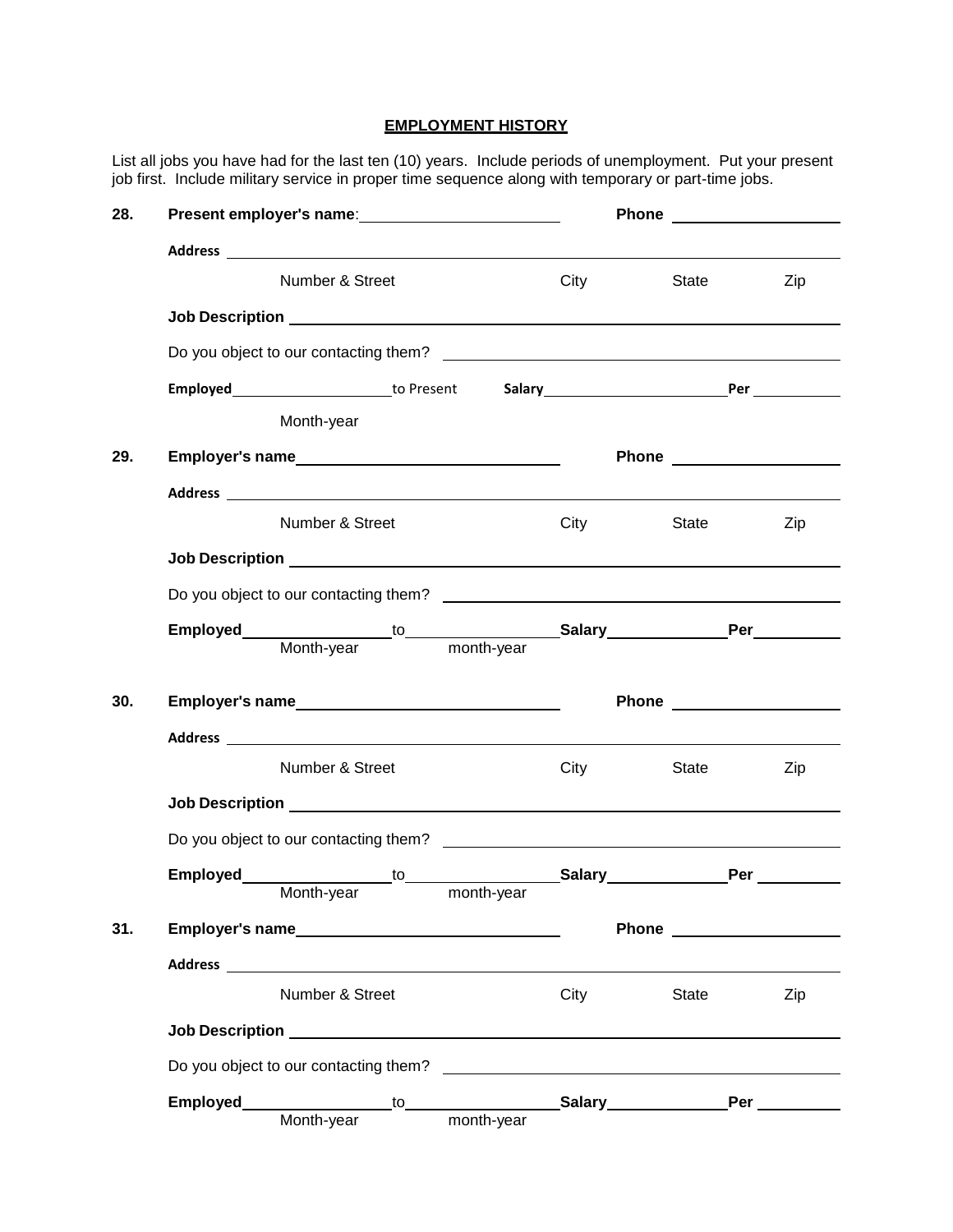|                                                                                                                                                          |      | <b>Phone Contract Contract Contract Contract Contract Contract Contract Contract Contract Contract Contract Contract Contract Contract Contract Contract Contract Contract Contract Contract Contract Contract Contract Contra</b> |           |  |
|----------------------------------------------------------------------------------------------------------------------------------------------------------|------|------------------------------------------------------------------------------------------------------------------------------------------------------------------------------------------------------------------------------------|-----------|--|
|                                                                                                                                                          |      |                                                                                                                                                                                                                                    |           |  |
| Number & Street                                                                                                                                          | City | State                                                                                                                                                                                                                              | Zip       |  |
|                                                                                                                                                          |      |                                                                                                                                                                                                                                    |           |  |
|                                                                                                                                                          |      |                                                                                                                                                                                                                                    |           |  |
|                                                                                                                                                          |      |                                                                                                                                                                                                                                    |           |  |
| Have you ever been suspended or terminated, other than from an economic layoff, from any prior<br>employment? Yes_____No________ If yes, please explain: |      |                                                                                                                                                                                                                                    |           |  |
|                                                                                                                                                          |      |                                                                                                                                                                                                                                    |           |  |
| Have you ever resigned from any employment position because of misconduct or unsatisfactory<br>performance or while under investigation?                 |      | Yes_____________                                                                                                                                                                                                                   | No        |  |
| Have you ever taken a civil service exam?                                                                                                                |      |                                                                                                                                                                                                                                    | $No \ \_$ |  |
| Agency_________________________                                                                                                                          |      | Position on List                                                                                                                                                                                                                   |           |  |
|                                                                                                                                                          |      |                                                                                                                                                                                                                                    |           |  |
|                                                                                                                                                          |      |                                                                                                                                                                                                                                    |           |  |
|                                                                                                                                                          |      |                                                                                                                                                                                                                                    |           |  |
| If yes, indicate position applied for, status on list, and expiration date of each: _______________                                                      |      |                                                                                                                                                                                                                                    |           |  |
|                                                                                                                                                          |      |                                                                                                                                                                                                                                    |           |  |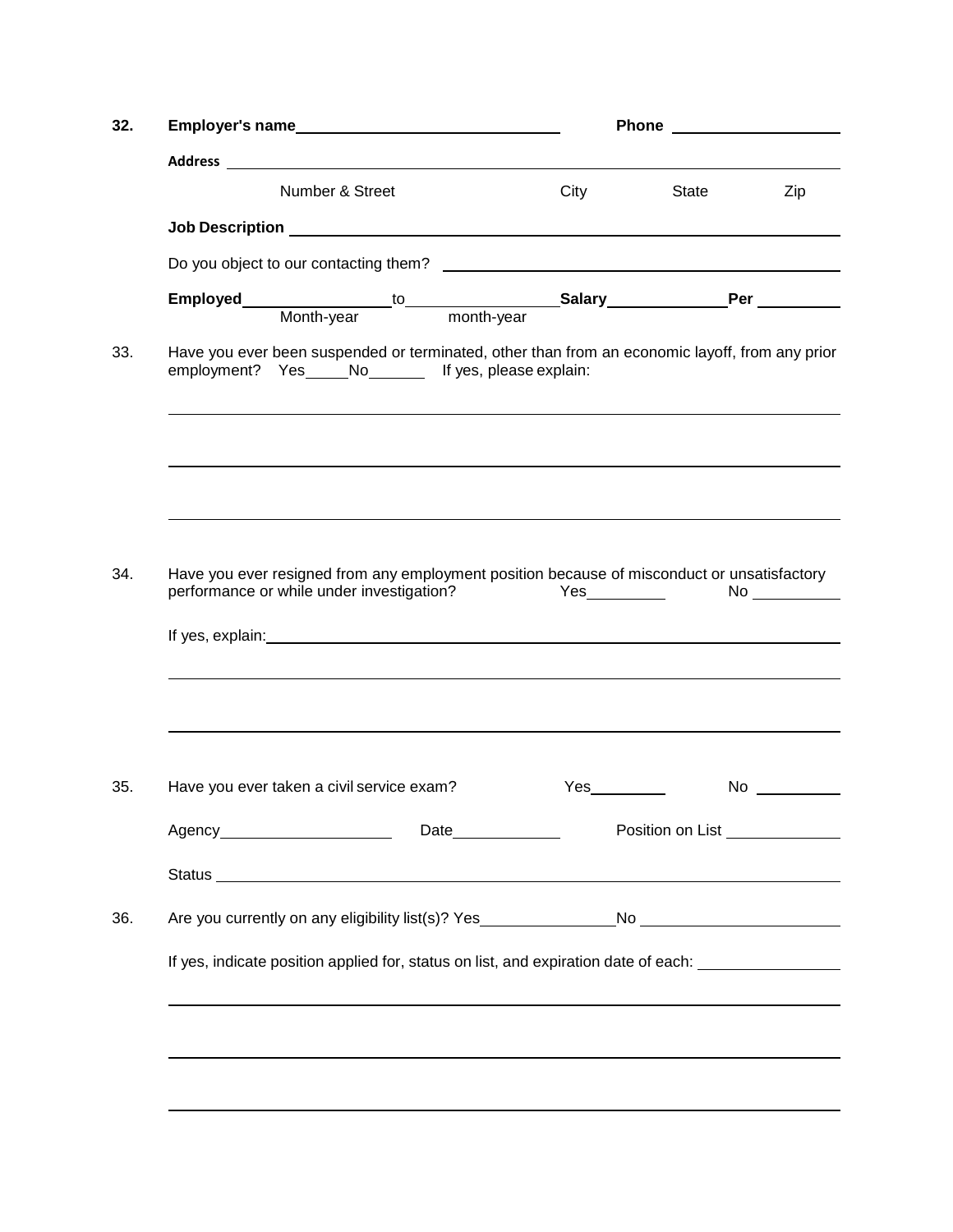| 37. |       | Have you ever applied to the Warrenville Fire Protection District? | Yes | No |
|-----|-------|--------------------------------------------------------------------|-----|----|
|     |       |                                                                    |     |    |
|     | When: | What Position:                                                     |     |    |

# **REFERENCES**

Please list three (3) adults not related to you and not former employers, who have known you for more than three (3) years. All persons to whom you refer will be asked to appraise your character, ability, experience, personality, and other qualities.

| 38. |           |                                                                                            |
|-----|-----------|--------------------------------------------------------------------------------------------|
|     |           |                                                                                            |
|     |           |                                                                                            |
| 39. |           |                                                                                            |
|     |           |                                                                                            |
|     |           |                                                                                            |
| 40. |           |                                                                                            |
|     |           |                                                                                            |
|     |           |                                                                                            |
| 41. | applying: | List organizations of which you are a member that relate to the position for which you are |
|     |           |                                                                                            |
|     |           |                                                                                            |
|     |           |                                                                                            |
|     |           |                                                                                            |
|     |           |                                                                                            |
|     |           |                                                                                            |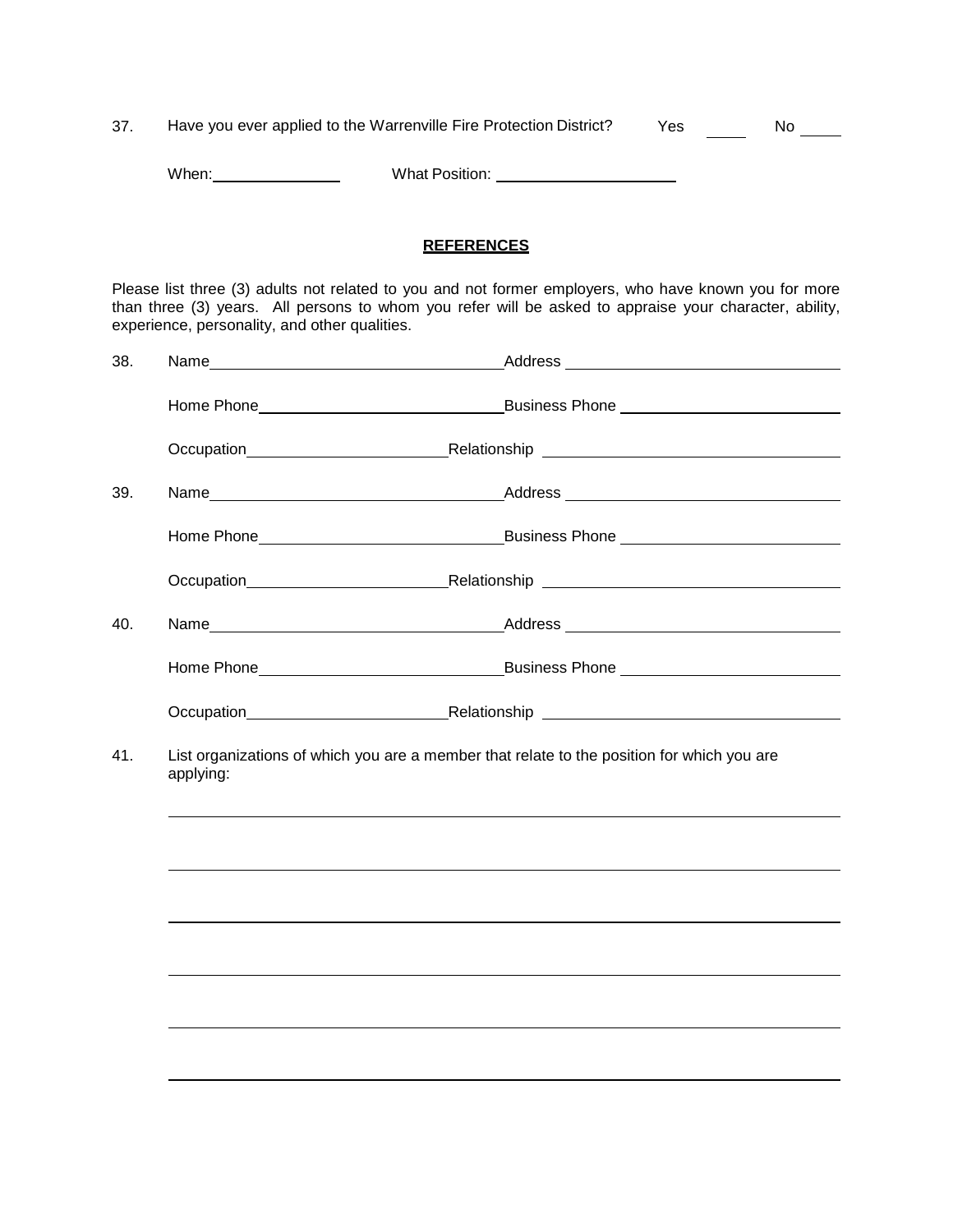|                |                                                                                                                                                                                                                               | Explain your reasons for wanting to become a firefighter/EMT-B and/or firefighter/paramedic:                                                                                                      |
|----------------|-------------------------------------------------------------------------------------------------------------------------------------------------------------------------------------------------------------------------------|---------------------------------------------------------------------------------------------------------------------------------------------------------------------------------------------------|
|                |                                                                                                                                                                                                                               |                                                                                                                                                                                                   |
|                |                                                                                                                                                                                                                               |                                                                                                                                                                                                   |
|                |                                                                                                                                                                                                                               |                                                                                                                                                                                                   |
|                |                                                                                                                                                                                                                               |                                                                                                                                                                                                   |
| accommodation. |                                                                                                                                                                                                                               | Please review the enclosed job description for the position for which you are applying and state<br>whether you can perform the essential job functions listed therein with or without reasonable |
|                |                                                                                                                                                                                                                               |                                                                                                                                                                                                   |
|                |                                                                                                                                                                                                                               |                                                                                                                                                                                                   |
|                | Person(s) to be notified in case of emergency.                                                                                                                                                                                |                                                                                                                                                                                                   |
|                |                                                                                                                                                                                                                               |                                                                                                                                                                                                   |
| Phone          |                                                                                                                                                                                                                               | _Relationship _                                                                                                                                                                                   |
|                |                                                                                                                                                                                                                               |                                                                                                                                                                                                   |
|                | Phone Phone Phone Phone Phone Phone Phone Phone Phone Phone Phone Phone Phone Phone Phone Phone Phone Phone Phone Phone Phone Phone Phone Phone Phone Phone Phone Phone Phone Phone Phone Phone Phone Phone Phone Phone Phone | _Relationship _________________________________                                                                                                                                                   |
|                |                                                                                                                                                                                                                               |                                                                                                                                                                                                   |
|                |                                                                                                                                                                                                                               |                                                                                                                                                                                                   |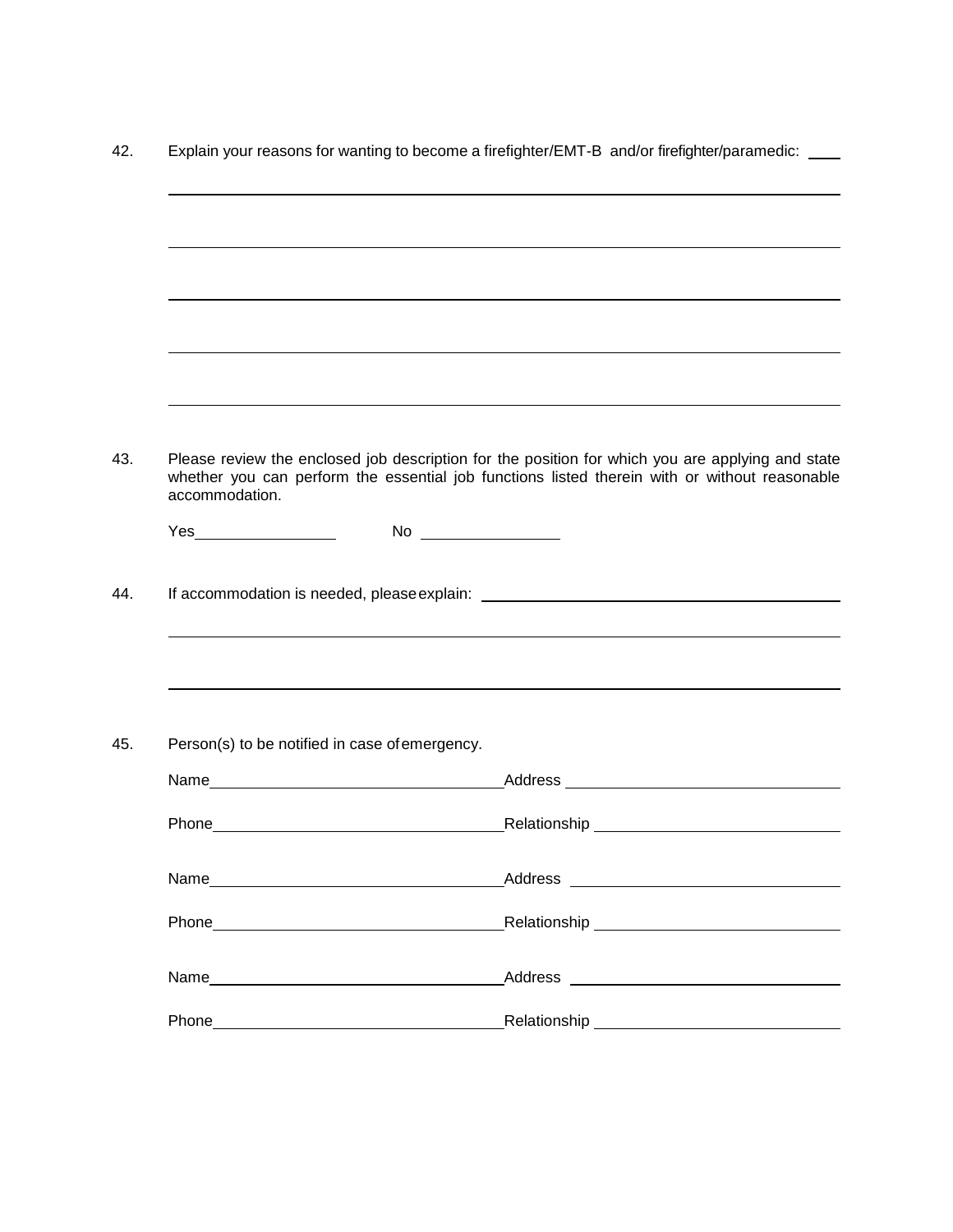**I HEREBY CERTIFY THAT I HAVE READ THE ABOVE QUESTIONS AND STATEMENTS, AND I CERTIFY THAT THERE ARE NO MISREPRESENTATIONS, OMISSIONS OR FALSIFICATIONS IN THIS QUESTIONNAIRE, AND THAT ALL MY ANSWERS ARE TRUE AND CORRECT TO THE BEST OF MY KNOWLEDGE AND BELIEF. I UNDERSTAND THAT MISREPRESENTATIONS, OMISSIONS OR FALSIFICATIONS ON THIS QUESTIONNAIRE OR AT ANY TIME DURING THE HIRING PROCESS MAY RESULT IN MY APPLICATION NO LONGER BEING CONSIDERED OR IN TERMINATION OF MY EMPLOYMENT WITH THE WARRENVILLE FIRE PROTECTION DISTRICT.**

Dated at Illinois, this day of , 20 .

Signature in Full

**WE ARE AN EQUAL OPPORTUNITY EMPLOYER**. This organization is committed to the policy of equal employment opportunity in recruitment, hiring, career advancement, and all other personnel practices. Your job related experience and other qualifications will be considered without discrimination on the grounds of race, color, religion, sex, national origin, age, or physical or mental handicap. All information provided in this application will be treated confidentially and will be used only to help assure the best use of your abilities if you are employed with us.